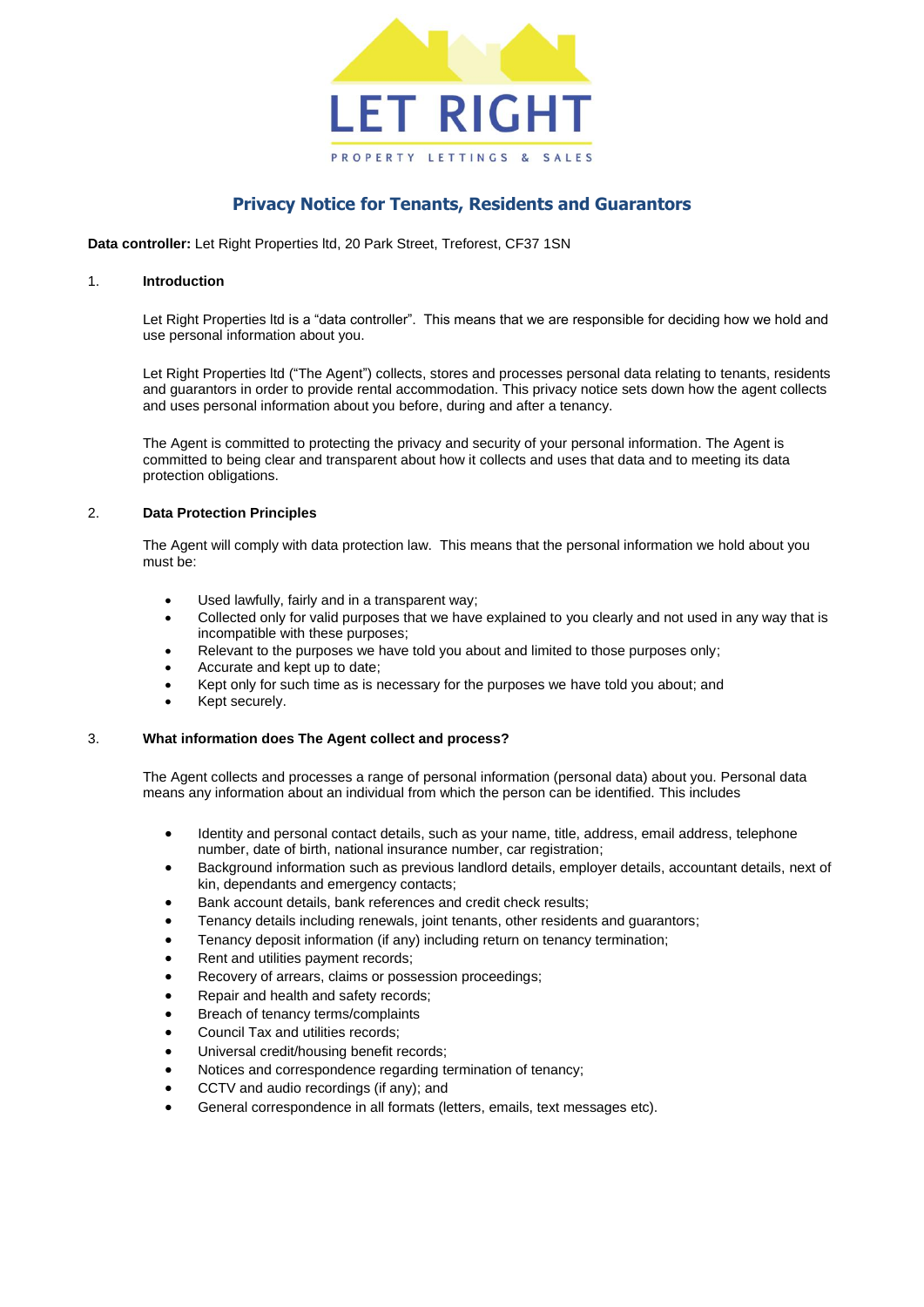We may also collect, store and use the following special categories of more sensitive personal information:

- Information about medical or health conditions, including whether or not you have a disability for which The Agent needs to make adaptations; and
- Equal opportunities monitoring information, including information about your ethnic origin, sexual orientation, health and religion or belief**.**

The Agent collects this information in a variety of ways. For example, data is collected through the tenancy application process and through correspondence during the tenancy. The Agent also generates its own records such as rent payment records.

In some cases, The Agent collects personal data about you from third parties, such as:

- References supplied by former landlords, employers and personal referees;
- Information from credit reference agencies;
- Other tenants, residents or neighbours;
- **•** Guarantors:
- Local authorities;
- The police or other law enforcement agencies;
- Department for Work and Pensions
- Utility companies or service providers;
- Letting/managing agents; and
- Websites or online rental portals such as Rightmove.

Data is stored in a range of different places, including in paper files and in The Agent's IT systems (including The Agents' email system).

# 4. **Why does The Agent process personal data?**

The Agent needs to process data to consider applications for tenancy agreements and manage tenancies.

In addition, The Agent needs to process data to ensure that we are complying with our legal obligations, for example, we are required to check a tenant's "right to rent" for properties in England.

In other cases, The Agent has a legitimate interest in processing personal data before, during and after the end of the Agent/tenant relationship.

# 5. **Situations in which we will use your personal information**

Situations in which we will process your personal information are listed below

- To verify the identity of a proposed tenant/resident;
- To decide on the suitability of a proposed tenant/resident;
- To assess the financial standing/suitability of a proposed tenant/resident;
- To check immigration status/right to rent;
- To deal with joint tenants and residents who are linked to the tenancy;
- To enter into a tenancy agreement
- To secure payment of rent and performance of tenant obligations;
- To collect rent and other payments;
- To manage the tenancy and the property;
- To keep accurate records relating to the Landlord's rental business;
- To arrange repairs and maintenance of the property;
- To monitor and enforce performance of tenant's obligations;
- To recover debts and/or obtain possession of a property;
- To ensure Council Tax and utilities charges are billed and paid appropriately;
- To ensure that welfare benefits (such as Universal Credit and housing benefit) are paid to The Agent or tenant where appropriate;
- To handle tenancy termination and the return of any tenancy deposit;
- To handle complaints;
- To address health and disability issues relating to tenants/residents;
- To create and keep audio and CCTV recordings;
- To provide information to public or local authorities who are legally entitled to require this information;
- To contact next of kin or close relatives in case of emergency;
- To store of emails, records of calls and other communications;
- To comply with legal and regulatory requirements;
- To bring and defend legal claims; and
- To prevent, detect and investigate crime and anti-social behaviour.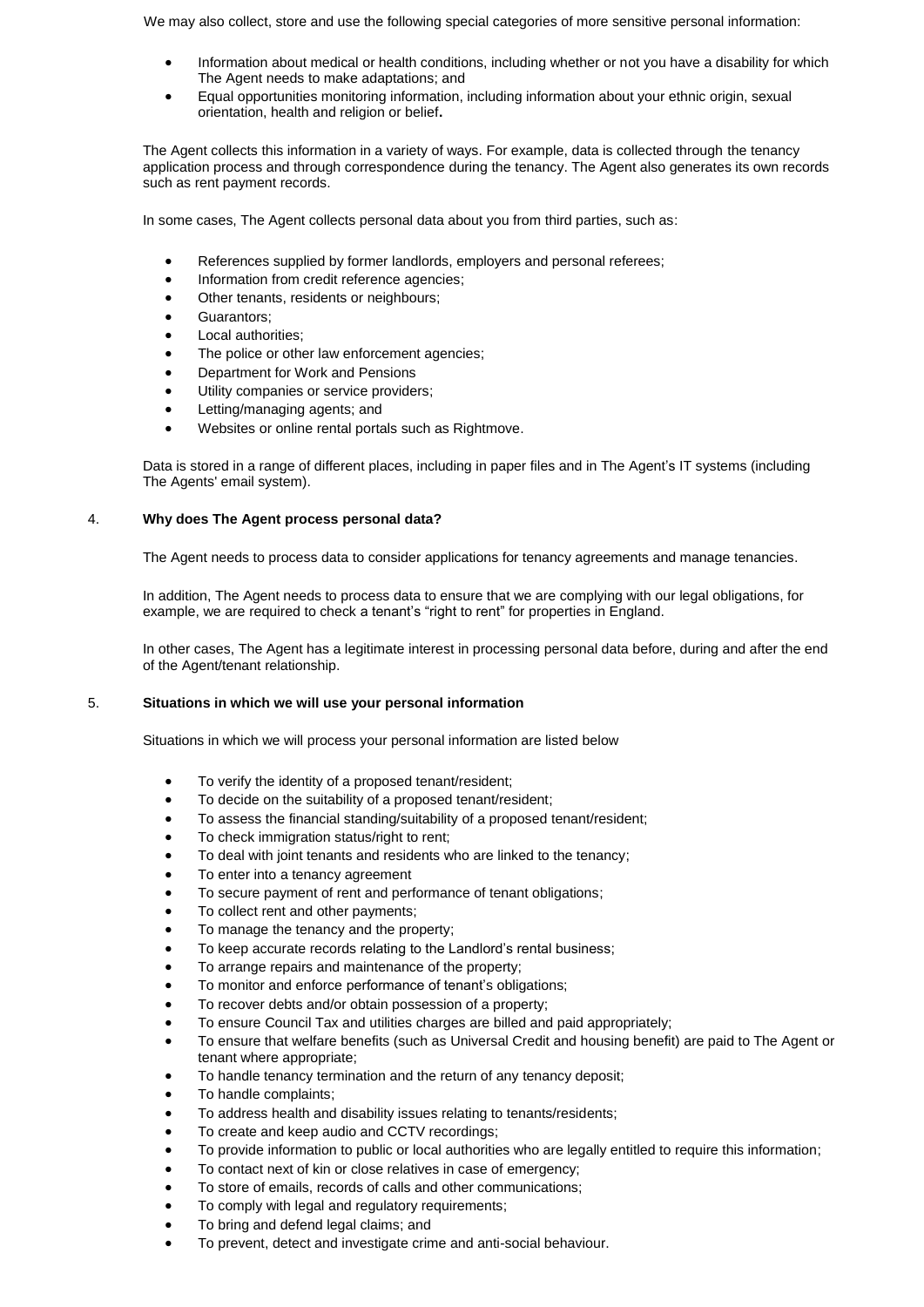#### 6. **If you fail to provide personal information**

If you do not prove certain information when requested, The Agent may not be able to proceed with the grant of a tenancy agreement.

# 7. **Change of purpose**

The Agent will only use your personal information for the purpose for which it was collected unless we reasonably consider that we need to use it for another reason and that reason is compatible with the original purpose. If we need to use your personal information for an unrelated purpose, we will advise you of this and explain the legal basis which allows us to do so.

You should be aware that we may process your personal information without your knowledge or consent where this is required or permitted by law.

## 8. **Use of sensitive personal information**

Some special categories of personal data, such as information about health or medical conditions, are processed to comply with legal obligations (for example, in relation to tenants/residents with disabilities and for health and safety purposes).

## 9. **For how long do you keep data?**

The Agent will only hold your personal data for as long as is necessary to fulfil the purposes we collected it for, including any legal, accounting or reporting requirements. The period for which your data is held after the end of a tenancy is seven years. The period for which your data is held following an unsuccessful tenancy application is one year

## 10. **Who is data shared with?**

Your information will be shared internally, including with Finance & lettings team

The Agent also shares your data with third parties where required by law, where it is necessary in order to administer the relationship with you or where we have another legitimate interest in doing so. Information can be shared with:

- Professional advisers, including solicitors and accountants;
- Letting/managing agents;
- Freeholder and/or their managing agent (for property in block of flats);
- Existing or previous landlords;
- Existing or previous employers;
- Credit referencing agencies;
- Debt collectors and tracing services;
- Local authorities and government/public bodies;
- Ombudsman/redress schemes;
- Professional body/regulator;
- Courts/Tribunals;
- Police/enforcement agencies;
- Internet service providers;
- Banks/building societies;
- Tenant's/resident's next of kin or close relatives in case of emergency;
- Joint tenants and other residents;
- Guarantors;
- Tenancy Deposit Schemes;
- Universal Credit/housing benefit/other benefit administrator;
- H M Revenue and Customs;
- Council Tax authority;
- Contractors and trades people providing services at the property;
- Prospective purchasers of property;
- Other landlords including where you apply to another landlord for a tenancy; and
- Other *give details.*

**[**The Agent will not transfer your data to countries outside the European Economic Area**.]**